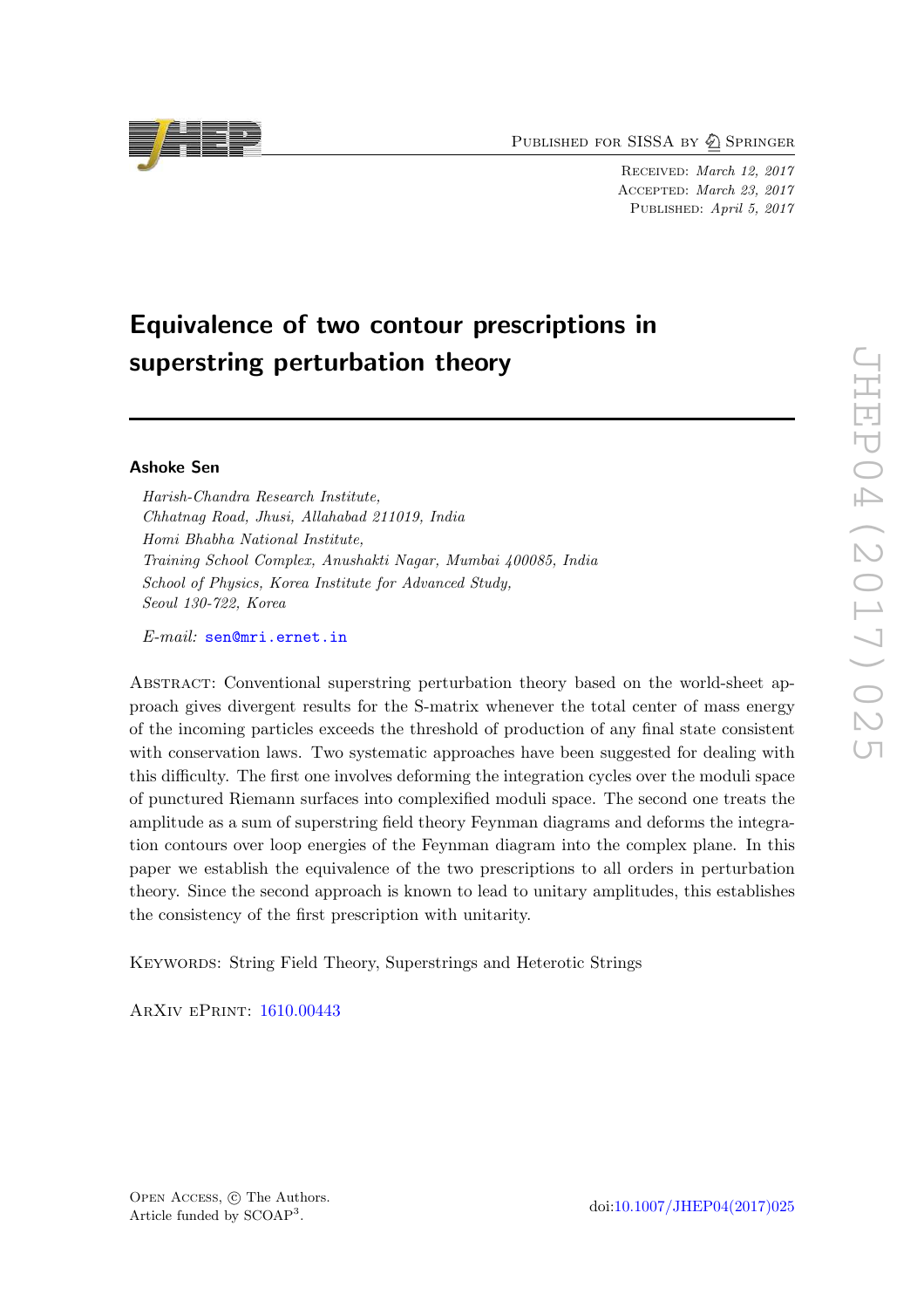## Contents

| 1 Introduction                              |  |
|---------------------------------------------|--|
| 2 The two contour integration prescriptions |  |
| 3 Equivalence of the two prescriptions      |  |

## <span id="page-1-0"></span>1 Introduction

The Polyakov formalism gives an elegant description of closed string scattering amplitudes by expressing the  $q$ -loop, N-point scattering amplitude as a single term, given by an integral over the moduli space of genus  $q$  Riemann surfaces with  $N$  punctures, with integrand given by a correlation function of the vertex operators of external states, ghost fields and picture changing operators (for heterotic and type II strings) on the Riemann surface. However while actually computing the integral over the moduli one runs into difficulties: in most physical situations the result diverges. The divergence occurs whenever the total center of mass energy of the external states is above the threshold of production of any final state  $[1-3]$ . Since the initial state can always appear as the final state, this is true essentially in all cases with a few exceptions. One such exception is one loop two point function of stable string states needed for computing one loop renormalized mass.

There is actually a physical reason behind this. The naive expression based on Polyakov formalism is always real. But in any sensible quantum field theory we expect the amplitudes to possess an imaginary part so as to be consistent with unitarity. Therefore in order that such an imaginary part appears, the original amplitude must diverge, and must be defined by some sort of analytic continuation that could generate an imaginary part. Such analytic continuation has been carried out successfully for one loop four point function of massless fields [\[4](#page-9-2)[–6\]](#page-9-3). This requires breaking up the original integral into several parts and analytic continuation of each part independently.

A general procedure for dealing with this problem was suggested in [\[7,](#page-9-4) [8\]](#page-9-5). In this approach one complexifies the moduli space of Riemann surfaces with punctures, and deforms the integration over the modular parameters into the complexified moduli space near the boundary of the moduli space following a suitable prescription. This in principle gives a procedure for extracting finite answers for the Polyakov amplitudes. Furthermore, due to the deformation of the integration contour into the complexified moduli space, the amplitude develops an imaginary part.

There is a second proposal for dealing with this problem based on superstring field theory [\[9\]](#page-9-6). In this approach one represents Polyakov amplitude as a sum of Feynman diagrams of superstring field theory, with each Feynman diagram given by usual integrals over loop momenta. The integrals over the spatial components of loop momenta are taken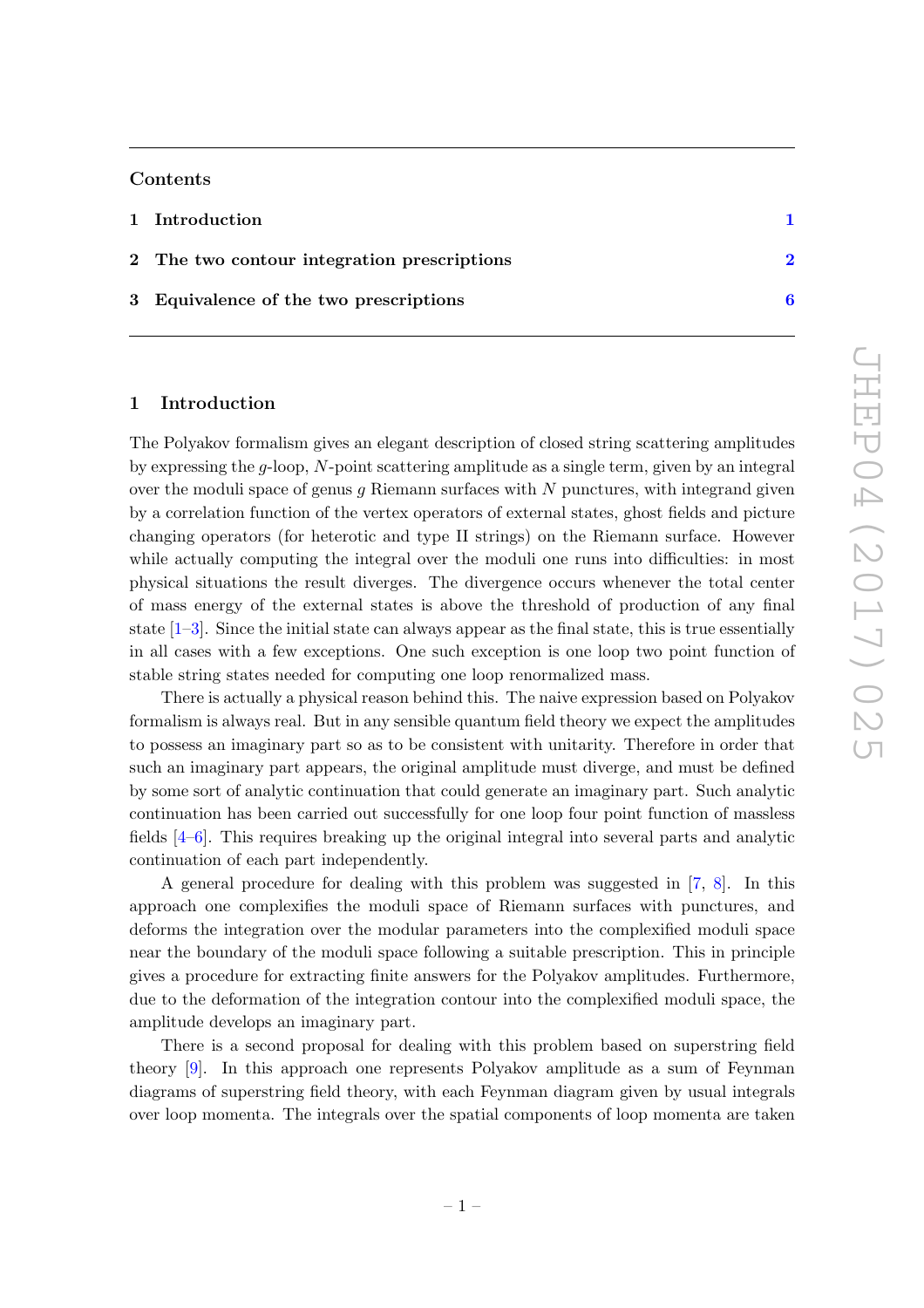to be along the real axes as usual, but integration over loop energies are chosen to be along specific contours in the complex plane, beginning at  $-i\infty$  and ending at  $i\infty$ . This gives results free from divergences, but has imaginary part due to the loop energy integrals. The added advantage of this prescription is that this has been shown to give unitary Smatrix  $[9-11]$ .

Our goal in the paper will be to show that the results obtained by these two apparently different procedures are the same. For one loop two point function this was shown in [\[12\]](#page-9-8), but our result holds for all amplitudes to arbitrary order in perturbation theory. The unitarity of the S-matrix computed in the second approach then automatically establishes unitarity of the S-matrix computed in the first approach.

In section [2](#page-2-0) we give a detailed description of these two prescriptions for getting finite results for string theory amplitudes. Section [3](#page-6-0) proves the equivalence of these two procedures.

#### <span id="page-2-0"></span>2 The two contour integration prescriptions

Even though ultimately we shall be interested in the computation of on-shell amplitudes, it will be useful to begin by discussing properties of general off-shell amplitudes using the language of superstring field theory. First consider an off-shell  $n$ -point interaction vertex of superstring field theory with external legs of masses  $m_1, \dots m_n$  and momenta  $k_1, \dots k_n$ . The general form of the vertex is of the form

<span id="page-2-1"></span>
$$
\int [dy] \exp \left[ -\sum_{i,j} g_{ij}(y) k_i \cdot k_j \right] P(y, \{k_i\}), \qquad (2.1)
$$

where y denote collectively the moduli of a Riemann surface with  $n$  punctures, the integration runs over a region of the moduli space that does not include any degenerate Riemann surface,  $g_{ij}(y)$  is some function of the moduli and  $P(y, \{k_i\})$  is a function of the moduli and polynomial in the  $k_i$ 's and depends also on the quantum numbers of the external states of the vertex. The integrand in [\(2.1\)](#page-2-1) is the correlation function of off-shell vertex operators inserted at the punctures using specific local coordinates appropriate to a particular version of the superstring field theory.  $g_{ij}(y)$  can be made positive definite by 'adding stubs' to the vertices  $[13, 14]$  $[13, 14]$  — the effect of which is to rescale the local coordinates at the punctures<sup>[1](#page-2-2)</sup> by some number  $\{\lambda_i(y)\}\$ and consequently scale the correlation function by factors of  $\prod_i (\lambda_i(y))^{k_i^2 + m_i^2}$ . By taking  $\lambda_i(y)$  to be sufficiently small we can add arbitrarily large diagonal components to  $g_{ij}(y)$ . We can now compute contributions from Feynman diagrams using these vertices. The propagator has the standard form  $(k_i^2 + m_i^2)^{-1}$  possibly multiplied by some polynomial in  $k_i$ . If we denote by  $\{\ell_s\}$  the independent loop momenta, by  $\{p_{\alpha}\}\$  the external momenta and by  $\{k_i\}\$ the momenta carried by individual internal propagators, given by linear combinations of  $\{\ell_s\}$  and  $\{p_\alpha\}$ , then the contribution to a

<span id="page-2-2"></span><sup>&</sup>lt;sup>1</sup>This will have to be accompanied by a change in the region of integration of  $\psi$  for higher order vertices.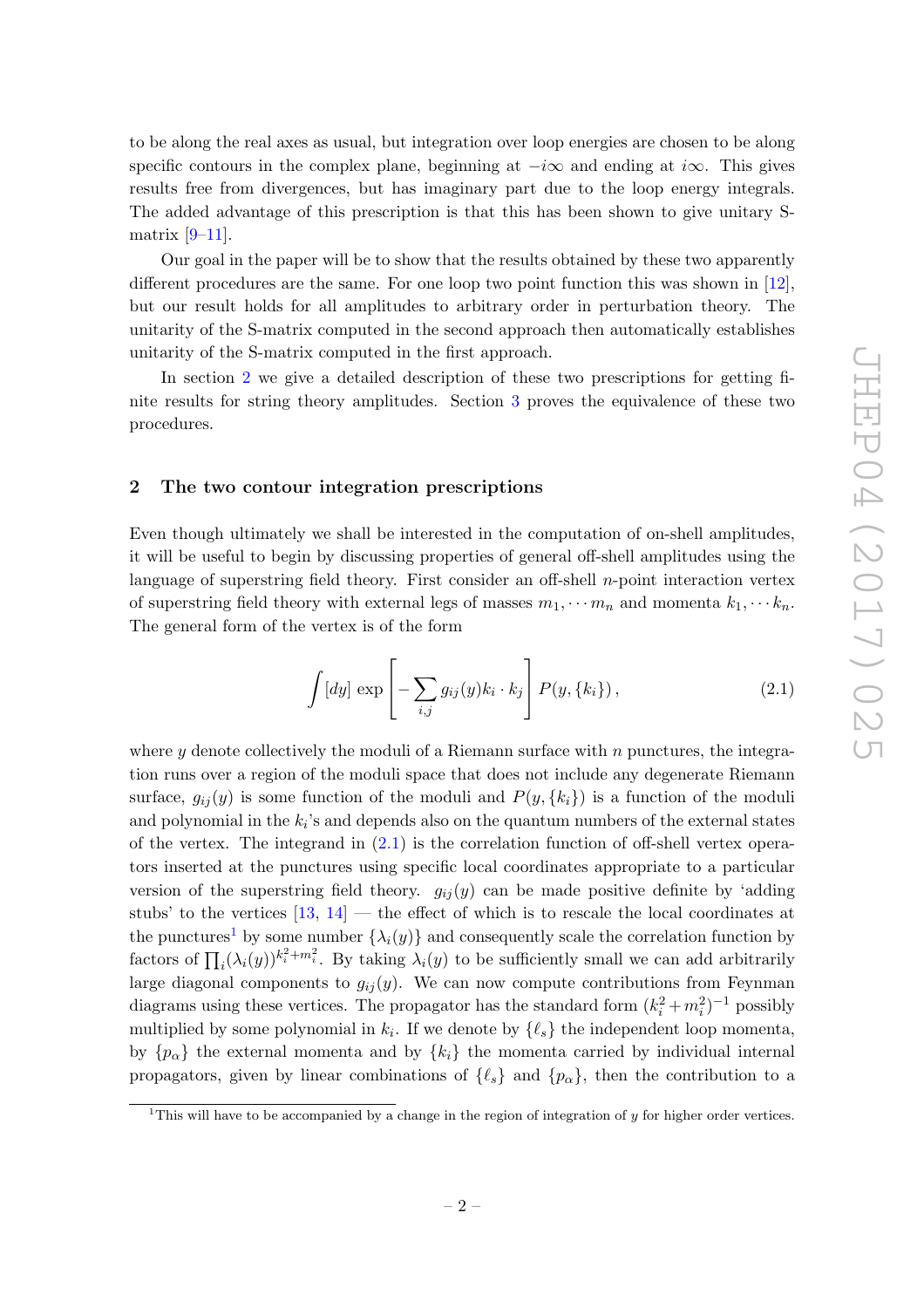Feynman diagram takes the general form

<span id="page-3-0"></span>
$$
\int [dY] \int \prod_{s} d^{D}\ell_{s} \exp \left[ -G_{rs}(Y) \ell_{r} \cdot \ell_{s} - 2H_{s\alpha}(Y) \ell_{s} \cdot p_{\alpha} - K_{\alpha\beta}(Y) p_{\alpha} \cdot p_{\beta} \right] \times \prod_{i} (k_{i}^{2} + m_{i}^{2})^{-1} Q(Y, \ell, p),
$$
\n(2.2)

where Y denotes collectively all the moduli from all the vertices, and  $G_{rs}$ ,  $H_{s\alpha}$  and  $K_{\alpha\beta}$  are matrices that arise by combining the exponential factors  $(2.1)$  from all the vertices after expressing the momenta  $k_i$  carried by various propagators in terms of independent loop momenta and external momenta.  $Q(Y, \ell, p)$  is a function of the moduli Y and a polynomial in the  $\ell_i$ 's and  $p_\alpha$ 's, arising from the products of the factors of P from each vertex and the numerator factors in various propagators. Positive definiteness of  $g_{ij}(y)$  in [\(2.1\)](#page-2-1) ensures that the matrix  $\begin{pmatrix} G & H \\ H & H \end{pmatrix}$  $H^T$  K ! is positive definite and hence  $G$  and  $K$  themselves are positive definite. As we shall discuss shortly,  $(2.2)$  is ill defined at this stage since the integral over loop energies diverge if we take them to be along the real axes.

Before going on we note that adding stubs to vertices serves another purpose. By multiplying each vertex by a factor of  $(\lambda_i(y))^{m_i^2}$  for small positive constants  $\lambda_i(y)$ , it suppresses contribution to the vertex from massive string states and makes the sum over intermediate states, whose number at some mass level m grows as  $e^{cm}$  for some positive constant c, converge. For this reason we shall not worry about the convergence of the sum over intermediate states and focus on the possible divergences in the contribution from fixed intermediate states.

The following formal manipulation converts  $(2.2)$  into the usual expression for amplitudes as integrals over the moduli space of Riemann surfaces. We first replace each propagator by

<span id="page-3-2"></span>
$$
(k_i^2 + m_i^2)^{-1} = \int_0^\infty dt_i \exp[-t_i(k_i^2 + m_i^2)], \qquad (2.3)
$$

ignoring the fact that  $k_i^2 + m_i^2$  may have negative real part and hence the above relation may not be valid. For each propagator we also introduce an angular variable  $\theta_i$  whose integral imposes the  $L_0 = \bar{L}_0$  constraint that the propagating states must satisfy.<sup>[2](#page-3-1)</sup> In the second step we carry out integration over all loop momenta by gaussian integration rules, pretending that the integrals converge even though the integral over loop energies may not converge. This leads to an expression of the form

<span id="page-3-3"></span>
$$
\int dY \prod_{j} \int_0^{\infty} dt_j \int_0^{2\pi} d\theta_j \mathcal{F}(Y, \{t_i\}, \{\theta_i\}, \{p_\alpha\}), \qquad (2.4)
$$

for some function F. Together the integral over Y,  $\{\theta_i\}$  and  $\{t_i\}$  can be identified as integration over the moduli space of Riemann surfaces. A given Feynman diagram of

<span id="page-3-1"></span><sup>&</sup>lt;sup>2</sup>Superstring field theory actually only has states with  $L_0 = \bar{L}_0$  as propagating states, but in order to make contact with moduli space integral representation we need to temporarily relax the constraint and allow other states in the conformal field theory, not satisfying this constraint, to propagate. We compensate for it by introducing the projection operator  $(2\pi)^{-1} \int_0^{2\pi} d\theta_i e^{i\theta_i (L_0 - \bar{L}_0)}$ .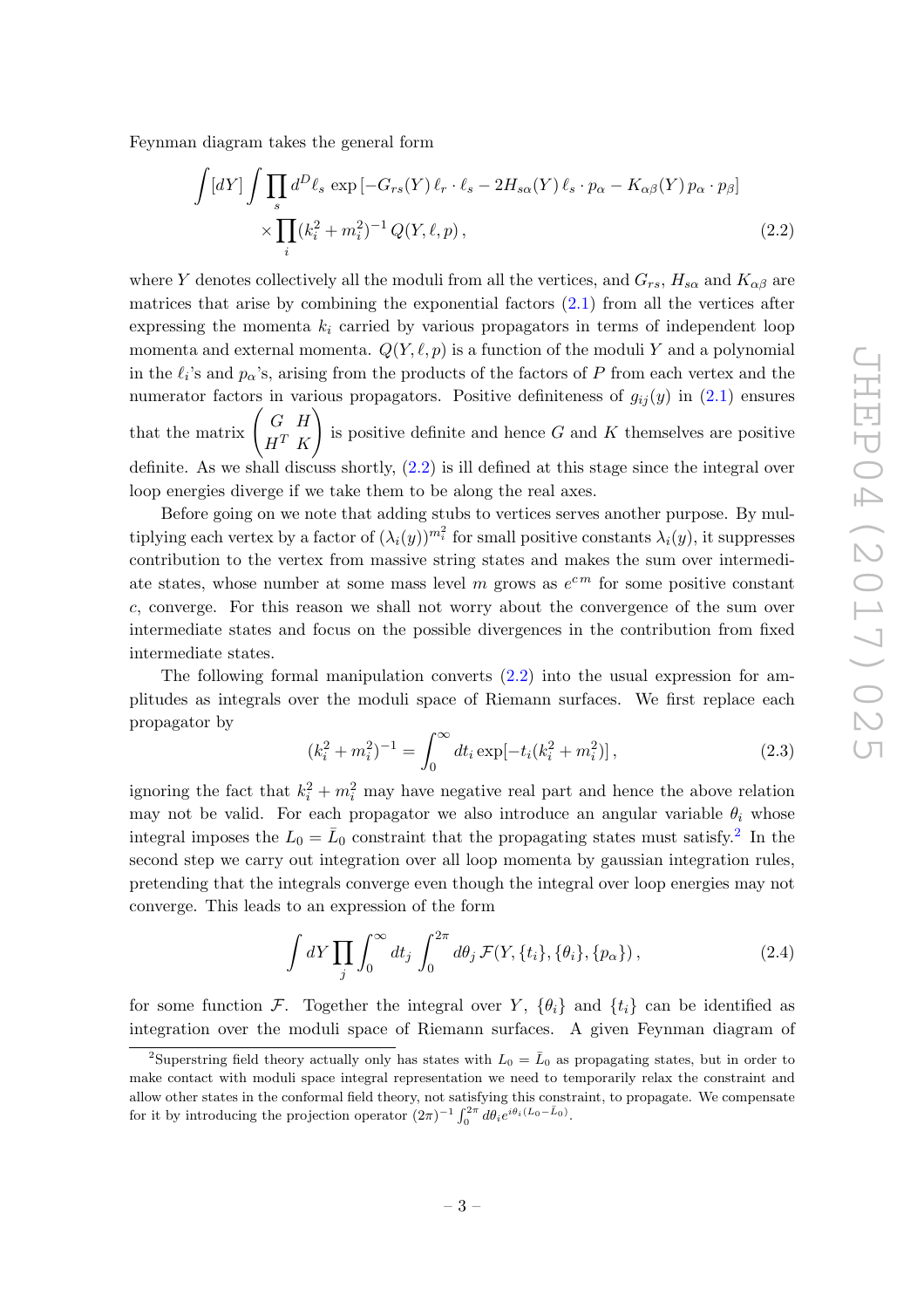course covers only part of the full moduli space, but when we add the contribution from all Feynman diagrams we recover the integral over the full moduli space. For our analysis it will be sufficient to work with an expression where integration over the angular variables  $\theta_i$  have already been performed, yielding

<span id="page-4-0"></span>
$$
\int dY \prod_{j} \int_0^{\infty} dt_j F(Y, \{t_i\}, \{p_{\alpha}\}), \qquad (2.5)
$$

where F is obtained from F after performing integration over the  $\theta_i$ 's.

Let us now examine the original expression [\(2.2\)](#page-3-0) in little more detail. If we regard the integration over all loop momenta to be running along the real axis then this integral diverges due to the following reason. The  $\ell_i^0$  dependent quadratic term in the exponent is given by  $\exp[G_{rs}(Y)\ell_s^0\ell_r^0]$ . Since  $G_{rs}$  is positive definite, this diverges exponentially for large  $\ell_s^0$ , making the integral divergent. There are also additional divergences from the subspaces on which one or more of the  $k_i^2 + m_i^2$  factor vanishes. A different problem exists in  $(2.5)$  in that the integrals over  $t_i$ 's typically diverge for large  $t_i$ . This reflects that the replacement [\(2.3\)](#page-3-2) may not be a valid one due to the real part of  $k_i^2 + m_i^2$  being negative.

There are two approaches to this problem which we now review. In both approaches we shall multiply all the external energies by a common complex number  $u$  and define the integral as the limit  $u \to 1$  from the first quadrant.<sup>[3](#page-4-1)</sup> Therefore if the physical external momenta of the α-th particle is  $(E_{\alpha}, \vec{p}_{\alpha})$ , we set  $p_{\alpha} = (uE_{\alpha}, \vec{p}_{\alpha})$ . Since all the  $E_{\alpha}$ 's are non-zero in a physical situation, the  $p_{\alpha}^{0}$ 's are also non-zero as long as  $u \neq 0$ .

1. Moduli space contour integral: in this approach we replace the integral [\(2.5\)](#page-4-0) by [\[7](#page-9-4), [8\]](#page-9-5)

<span id="page-4-2"></span>
$$
\int dY \prod_{j} \int_0^{i\infty} dt_j \ F(Y, \{t_i\}, \{p_\alpha\}) \ . \tag{2.6}
$$

We shall argue in section [3](#page-6-0) that this gives a finite result for all  $u$  in the first quadrant. This will be called the moduli space contour integral representation since from the point of view of the world-sheet theory,  $t_i$  are part of the coordinates of the moduli space of Riemann surfaces. For given  $\{(E_{\alpha}, \vec{p}_{\alpha})\}$  we shall denote the result of this computation for general u by the function  $F_{\text{moduli}}(u)$ .

In the original prescription of  $[8]$  the integration contour over  $t_j$  was taken to be along the real axis up to some constant value  $t_0$  and then turned towards  $t_0 + i\infty$ . We can absorb the integration up to  $t_0$  into the definition of the vertices by extending the region of integration over  $y$  in  $(2.1)$  by adding stubs to lower order vertices. Therefore we do not suffer from any loss of generality in taking the  $t_j$  integral from 0 to i $\infty$ . The prescription of [\[8\]](#page-9-5) also had a damping factor  $e^{i\epsilon t_j}$  in the integrand for each  $t_j$ . As we shall see, we can dispense with this damping factor as long as we define the amplitude as a result of taking  $u \to 1$  limit from the first quadrant.

<span id="page-4-1"></span><sup>&</sup>lt;sup>3</sup>In our notation first quadrant will not include the real axis where the amplitude is expected to encounter poles and branch cuts and have to be defined as the  $u \to 1$  limit of the amplitude in the first quadrant.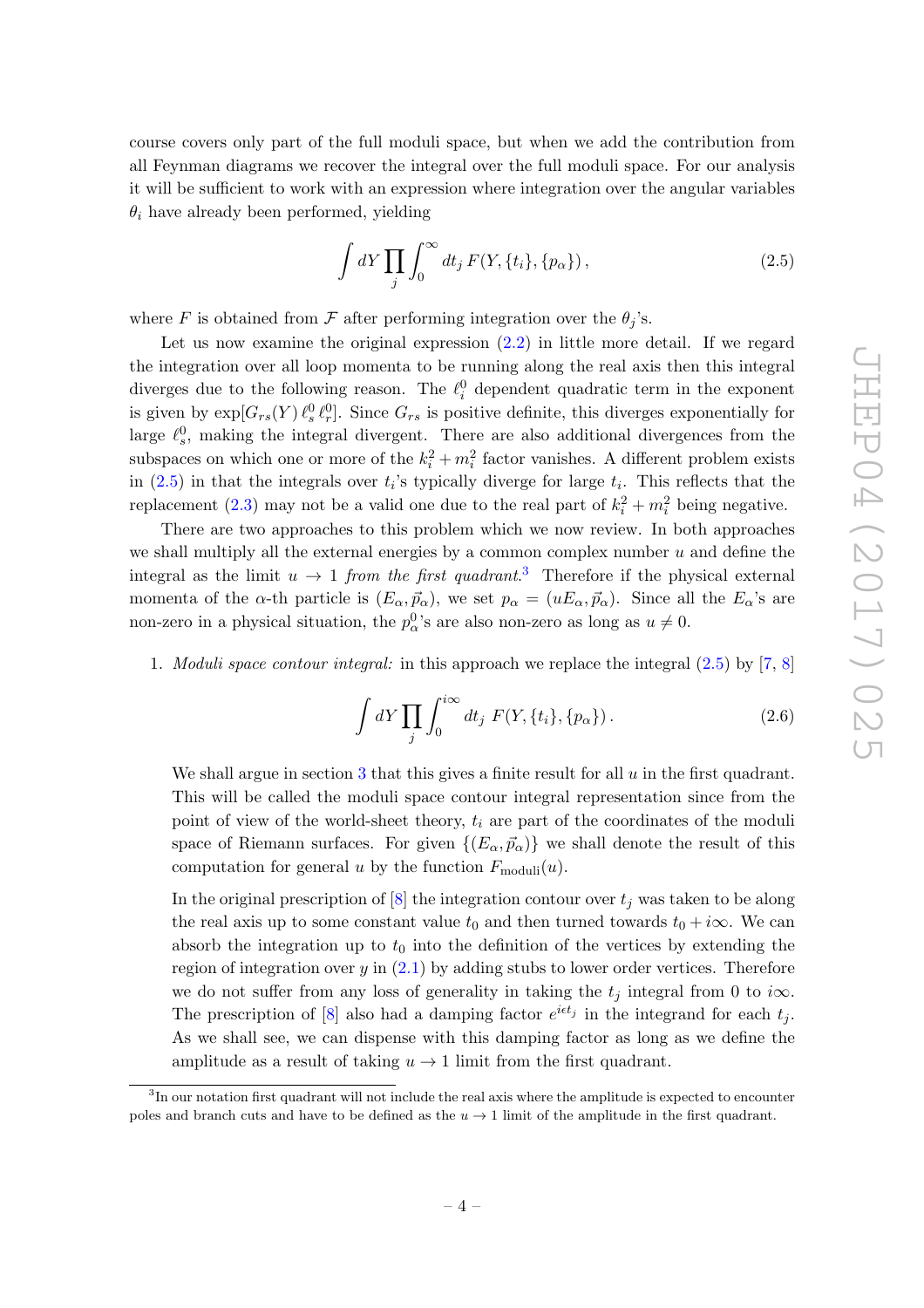2. Loop energy contour integral: in this approach we work directly with the momentum space integrals [\(2.2\)](#page-3-0) without using the Schwinger parameter representation [\(2.3\)](#page-3-2). We let the contours of integration over loop energies begin at  $-i\infty$  and end at  $i\infty$  in order to make the integral converge. In the interior of the complex plane the integration contours are chosen as follows [\[9\]](#page-9-6). If we take u to be on the imaginary axis and take the loop energy integration contours to be along the imaginary axis then the energies carried by all the internal lines are imaginary and therefore the  $(k_i^2 + m_i^2)^{-1}$ factors in [\(2.2\)](#page-3-0) do not have any poles on the integration contours. Therefore for this configuration the position of each pole relative to the loop energy integration contours is well defined. As we deform  $u$  towards 1, the integration contours must be deformed to maintain this relative position, i.e. no pole should cross the integration contour during this deformation. It was shown in [\[9](#page-9-6)] that this is always possible, i.e. we never encounter a situation where during the deformation two poles approach each other from opposite sides of the contour preventing us from deforming the contour away from the poles.

In the following we shall use a slight variation of this prescription where we take the ends of the loop energy integration contours to approach  $\pm e^{i\phi_0}\infty$ , for some fixed angle  $\phi_0$  in the range

<span id="page-5-0"></span>
$$
\pi/4 < \phi_0 < \pi/2. \tag{2.7}
$$

 $(\ell_i^0)^2$  will still have negative real part for  $\ell_i^0 \to \pm e^{i\phi_0} \infty$ , making the integrals convergent. To fix the positions of the poles relative to the contour, we can start with  $u = re^{i\phi_0}$  for  $0 < r < \infty$ . In this case, if we take the loop energy integrals to lie along the axis  $\ell_i^0 = |\ell_i^0|e^{i\phi_0}$ , then the energies carried by all the propagators have phase proportional to  $e^{i\phi_0}$  and  $k_i^2 + m_i^2$  is non-zero on the contour. As we now deform u to 1, we deform the contours accordingly with the ends fixed at  $\pm e^{i\phi_0}\infty$  so that the poles lie on same side of the integration contour as for  $u = re^{i\phi_0}$ .

Since the integral converges for all  $\phi_0$  in the range [\(2.7\)](#page-5-0), we can deform  $\phi_0$  to  $\pi/2$ without affecting the result of the integral. Therefore the new contours give the same result as the old contours corresponding to the choice  $\phi_0 = \pi/2$ .

The above prescription can be reexpressed by saying that we define the amplitude at  $u = 1$  by analytic continuation from the line  $u = re^{i\phi_0}$  for  $0 < r < \infty$ . Since during this deformation we never encounter a situation where the momentum integration contours are pinched by poles approaching each other from opposite sides of the contour [\[9\]](#page-9-6), the integral has no singularity in the first quadrant and gives an explicit representation of the analytically continued function. For fixed  $\{(E_{\alpha}, \vec{p}_{\alpha})\}$  we shall denote the result of this computation for general u by the function  $F_{\text{energy}}(u)$ .

Each of these prescriptions has its own advantages. The moduli space contour integral prescription has the advantage of preserving the original form of the Polyakov amplitude except for the deformation of the integration contour over the moduli into the complexified moduli space. The approach based on loop energy contour integral has the advantage of being formulated in the language of superstring field theory which is needed for addressing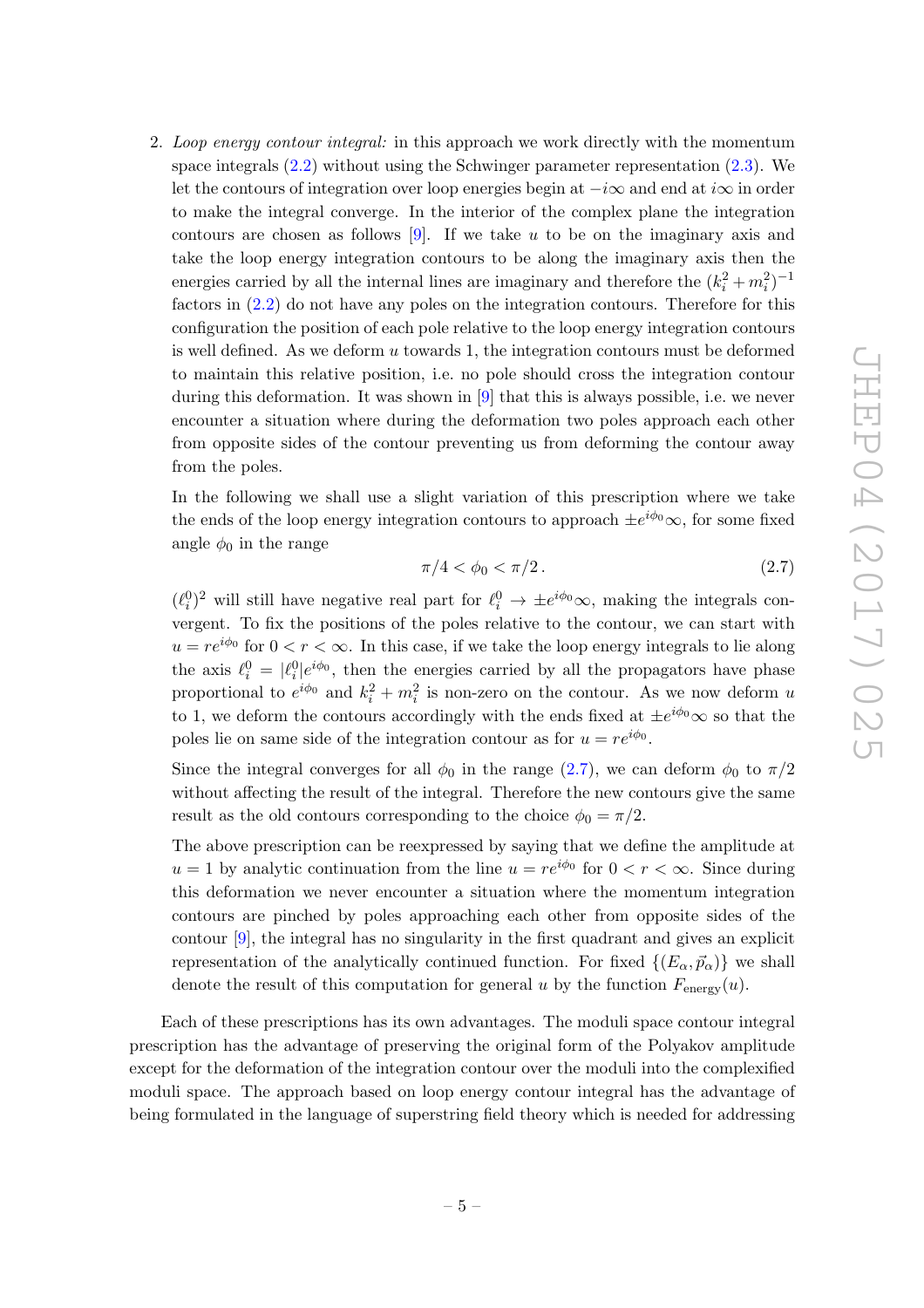issues of mass renormalization and shift of vacuum under quantum correction when they occur. Furthermore this approach leads to a proof of unitarity of perturbative superstring theory. Clearly it will be beneficial to determine if these two approaches are equivalent. This is the question to which we now turn.

#### <span id="page-6-0"></span>3 Equivalence of the two prescriptions

Our goal will be to show that the two prescriptions give the same result. We shall show this by establishing the following two properties of  $F_{\text{moduli}}(u)$ :

- 1. The integration over the  $t_j$ 's in  $(2.6)$  converges for all u in the first quadrant. This shows that  $F_{\text{moduli}}(u)$  given by  $(2.6)$  is an analytic function of u in the first quadrant.
- 2. When  $u = re^{i\phi_0}$ ,  $\phi_0$  being the same angle in the range [\(2.7\)](#page-5-0) that was used in defining the loop energy contour integral prescription,  $F_{\text{moduli}}(u)$  and  $F_{\text{energy}}(u)$  coincide.

 $F_{\text{energy}}(u)$  was already shown to be an analytic function of u in the first quadrant of the complex u plane [\[9](#page-9-6)]. Since both  $F_{\text{moduli}}(u)$  and  $F_{\text{energy}}(u)$  are analytic functions of u in the first quadrant and coincide on the  $u = re^{i\phi_0}$  line, they must agree everywhere in the first quadrant and in particular in the  $u \to 1$  limit. This is the desired result.

Therefore it remains to prove the two assertions made above. For this analysis, while defining  $F_{\text{moduli}}(u)$  we shall skip the steps involved in eqs.  $(2.3)$ – $(2.6)$  by directly making the replacement

<span id="page-6-1"></span>
$$
(k_i^2 + m_i^2)^{-1} = \int_0^{i\infty} dt_i e^{-t_i(k_i^2 + m_i^2)} = \int_0^{i\infty} dt_i e^{t_i(k_i^0)^2 - t_i(\vec{k}_i^2 + m_i^2)}, \qquad (3.1)
$$

and then carrying out integration over loop momenta by treating them as gaussian integration. The main reason for going through step [\(2.3\)](#page-3-2) was to display the relation to the conventional expression [\(2.4\)](#page-3-3) for the amplitudes as integrals over the moduli space of Riemann surfaces, but this will not play any role in the analysis below since we shall be working with the deformed integration contours. Substituting  $(3.1)$  into  $(2.2)$  we get

<span id="page-6-2"></span>
$$
\int [dY] \prod_{j} \int_{0}^{i\infty} dt_{j} \int \prod_{s} d^{D} \ell_{s} \left[ Q(Y, \ell, p) \times \exp \left\{ -G_{rs}(Y)\ell_{r} \cdot \ell_{s} - 2H_{s\alpha}(Y)\ell_{s} \cdot p_{\alpha} - K_{\alpha\beta}(Y)p_{\alpha} \cdot p_{\beta} - \sum_{i} t_{i}(k_{i}^{2} + m_{i}^{2}) \right\} \right].
$$
 (3.2)

The moduli space contour integral prescription tells us that we should now carry out the integration over the  $\ell_s$ 's formally regarding them as Gaussian integrals (after rotating  $\ell_s^0$ to  $i\ell_s^E$ ). This gives an expression for  $F_{\text{moduli}}(u)$  of the form

<span id="page-6-3"></span>
$$
F_{\text{moduli}}(u) = \int [dY] \prod_j \int_0^{i\infty} dt_j R(Y, p, t) \exp\left[ -J_{\alpha\beta}(Y, t) p_\alpha \cdot p_\beta - \sum_i t_i m_i^2 \right]. \tag{3.3}
$$

The exponent  $J_{\alpha\beta}$  is obtained by 'completing the squares' in the exponent of [\(3.2\)](#page-6-2) after expressing  $k_i$ 's in terms of  $\{\ell_s\}$  and  $\{p_\alpha\}$  and then picking up the left-over  $\ell_s$  independent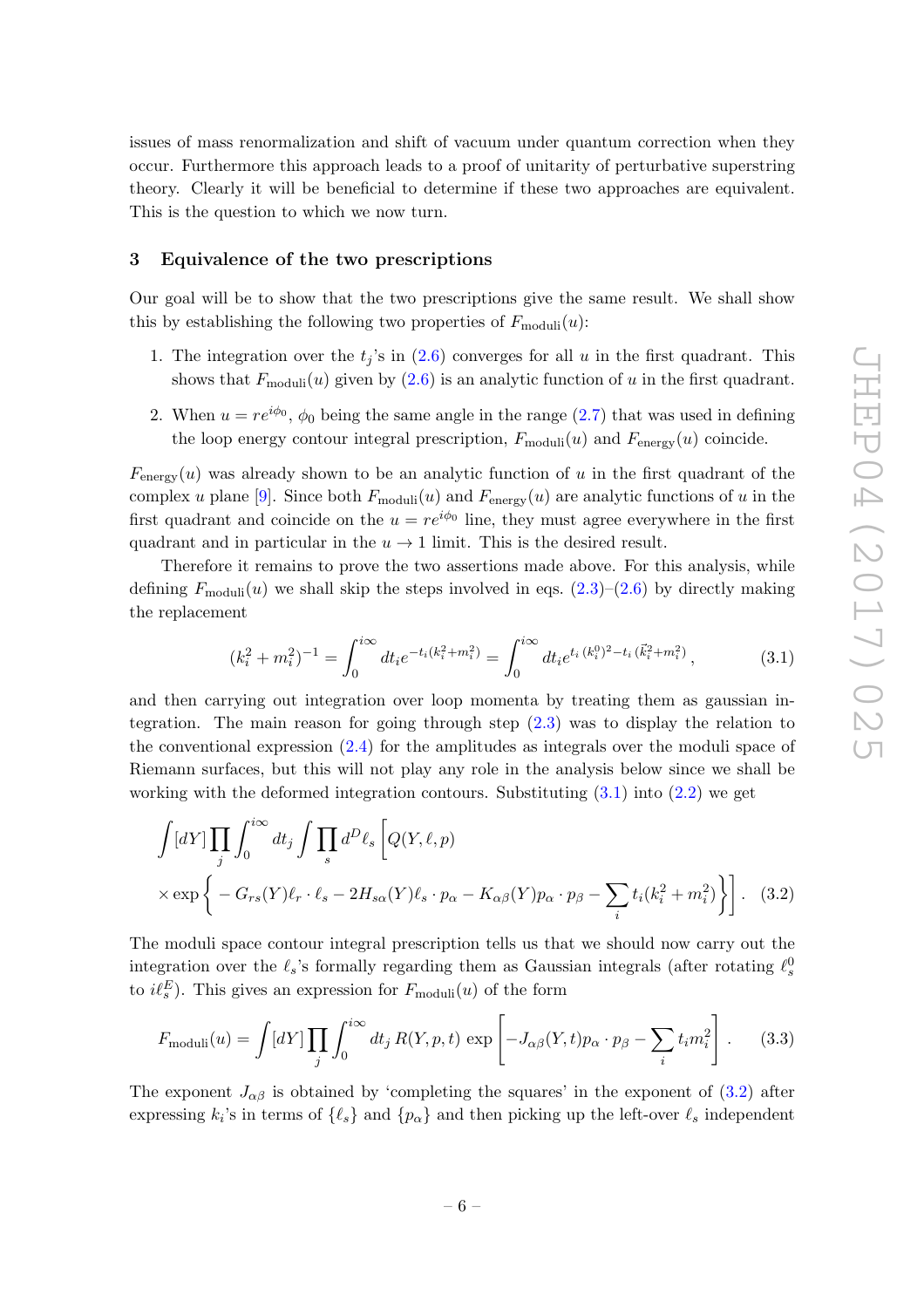terms.  $R(Y, p, t)$  is determined by the  $Q(Y, \ell, p)$  factor and is a polynomial in the  $p_{\alpha}$ 's and rational function of the  $t_i$ 's.

The second assertion made at the beginning of this section is easier to prove; so we shall begin with this one. We start with  $F_{\text{energy}}(u)$ . As mentioned below [\(2.7\)](#page-5-0), for  $u = re^{i\phi_0}$ , in the computation of  $F_{\text{energy}}(u)$  we can take all the loop energies to have phase  $e^{i\phi_0}$ . In this case  $(k_i^0)^2$  has phase  $e^{2i\phi_0}$  for each propagator making each propagator non-singular. The strategy will be to show that the formal steps used in going from  $F_{\text{energy}}(u)$  to  $F_{\text{moduli}}(u)$ now hold as true identities. We shall begin with [\(3.1\)](#page-6-1). First note that

$$
t_i (k_i^0)^2 = i e^{2i\phi_0} |t_i| |(k_i^0)^2|
$$
\n(3.4)

has negative real part proportional to  $-\sin(2\phi_0)$  for  $\phi_0$  in the range [\(2.7\)](#page-5-0). On the other hand  $-t_i(\vec{k}_i^2 + m_i^2)$  is purely imaginary and therefore just contributes a phase to the integrand of  $(3.1)$ . Therefore the integration over  $t_i$  in  $(3.1)$  converges and the use of  $(3.1)$ is justified. The only case where the integral may fail to converge is if  $k_i^0 = 0$ . But these are subspaces of measure zero in the loop energy integration space, and except in low dimensions where infrared divergences are severe, the contribution from such subspaces can be ignored.

After the replacement  $(3.1)$  the loop energy integration of  $(3.2)$ , taken along the constant phase lines with phase  $e^{i\phi_0}$  with  $\phi_0$  in the range [\(2.7\)](#page-5-0), also converges since the  $G_{rs}(Y)\ell_r^0\ell_s^0$  term in the exponent has negative real part proportional to  $\cos(2\phi_0)$  due to positive definiteness of  $G_{rs}(Y)$  and the  $t_i(k_i^0)^2$  factors in the exponent have negative real part proportional to  $-\sin(2\phi_0)$ . Integration over spatial components of loop momenta converges due to the factor of  $e^{-G_{rs}(Y)\vec{\ell}_r \cdot \vec{\ell}_s}$ , the  $e^{-t_i \vec{k}_i^2}$  factors giving pure phase. Therefore we can carry out the integration over loop momenta treating them as gaussian integrals, leading to the expression for  $F_{\text{moduli}}(u)$  given in [\(3.3\)](#page-6-3). This shows that for  $u = re^{i\phi_0}$ ,  $F_{\text{moduli}}(u)$  and  $F_{\text{energy}}(u)$  agree for all r in the range  $0 < r < \infty$ .

We now turn to the first assertion, i.e. showing that  $F_{\text{moduli}}(u)$  given in  $(3.3)$  is an analytic function of  $u$  in the first quadrant. For this we need to show that the integrations over  $\{t_i\}$  in the expression [\(3.3\)](#page-6-3) converge as long as u lies in the first quadrant. This in turn requires determining the behavior of  $J_{\alpha\beta}$  in the limit when some of the  $|t_i|$ 's become large. When all  $|t_i|$  are large, say  $t_i = i\lambda v_i$  with large positive  $\lambda$  and real positive  $v_i$ , then the effect of the  $G_{rs}$ ,  $H_{s\alpha}$  and  $K_{\alpha\beta}$  terms in the exponent of [\(3.2\)](#page-6-2) can be neglected. In this limit  $\lambda$  can be absorbed into a rescaling of  $\{p_{\alpha}\}\$  and the integration variables  $\{\ell_{s}\}\$ , and we have

<span id="page-7-0"></span>
$$
J_{\alpha\beta}(Y,t) \simeq i\lambda L_{\alpha\beta}(\{v_i\}).\tag{3.5}
$$

We shall now argue that the matrix  $L_{\alpha\beta}$  is positive semi-definite. For this we note that if we consider the integration over euclidean momenta then the same analysis that leads us from [\(3.2\)](#page-6-2) to [\(3.3\)](#page-6-3), [\(3.5\)](#page-7-0) tells us that for a real positive parameter  $\sigma$ 

$$
\int \prod_{s=1}^{N} d^{D-1} \ell_s \exp \left[ -\sigma \sum_i v_i \vec{k}_i^2 \right] \propto \sigma^{-N(D-1)/2} \exp[-\sigma L_{\alpha\beta}(\{v_i\}) \vec{p}_\alpha \cdot \vec{p}_\beta]. \tag{3.6}
$$

This result is no longer formal, it holds as a true identity. Now the integrand on the left hand side is real and is a monotonically decreasing function of  $\sigma$  for all  $\{\vec{p}_{\alpha}\}\)$ . Therefore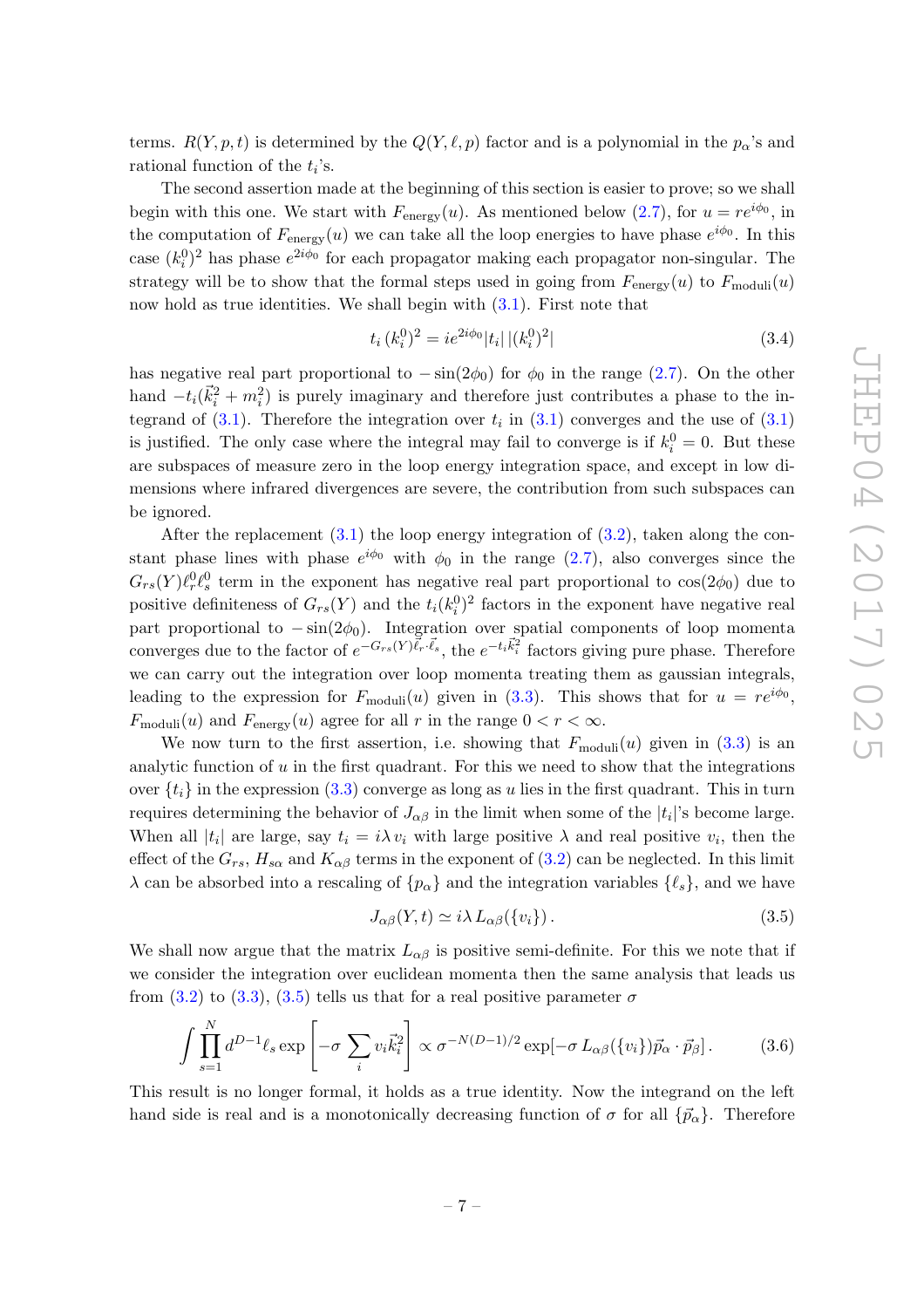the right hand side must also be a monotonically decreasing function of  $\sigma$  for all  $\{\vec{p}_{\alpha}\}.$ This shows that  $L_{\alpha\beta} \vec{p}_{\alpha} \cdot \vec{p}_{\beta} \geq 0$  for any  $\{\vec{p}_{\alpha}\}\)$ , i.e.  $L_{\alpha\beta}$  is a positive semi-definite matrix. Substituting [\(3.5\)](#page-7-0) into [\(3.3\)](#page-6-3) we can now see that for generic  $\{E_{\alpha}\}\$  the  $J_{\alpha\beta}(Y,t) p_{\alpha}^0 p_{\beta}^0 \simeq$  $i \lambda u^2 L_{\alpha\beta} E_{\alpha} E_{\beta}$  term has negative real part proportional to  $-\sin(2)$  phase $(u)$ ) in the range  $0 <$  phase $(u) < \pi/2$ . Rest of the terms in the exponent of  $(3.3)$  are either purely imaginary or subleading in the large  $\lambda$  limit. Therefore the integrand is exponentially suppressed in this limit and the integral converges.

Next we have to consider the case where a subset of the  $t_i$ 's become large keeping the others finite. First suppose that the  $k_i$ 's corresponding to these  $t_i$ 's can be taken as independent loop momenta, i.e. there is no relation between these  $k_i$ 's. In that case in the  $t_i \to \infty$  limit, the (formal) integration over these  $k_i$ 's in  $(3.2)$  using the rules of gaussian integration effectively sets them to zero. The remaining integrand is then independent of these large  $t_i$ 's except for the oscillatory factors proportional to  $e^{-t_i m_i^2}$ ,  $t_i^{-D/2}$  multiplicative factors coming from the integration over the  $k_i$ 's and possibly further negative powers of  $t_i$  due to the polynomials in the  $k_i$ 's coming from the  $Q(Y, \ell, p)$  factor in the integrand of [\(3.2\)](#page-6-2). After the (formal) integration over the rest of the loop momenta are performed, we get a finite  $J_{\alpha\beta}$  independent of the large  $t_i$ 's. Therefore the  $-J_{\alpha\beta} p_\alpha \cdot p_\beta$  term in the exponent of [\(3.3\)](#page-6-3) does not provide any suppression factor. However the  $t_i^{-D/2}$  $i^{\text{D}/2}$  factors suppress the integrand in the large  $t_i$  limit and give a finite integral for  $D > 2$ . For  $D \leq 2$ we anyway expect infrared divergences in the presence of massless states since a single massless propagator can give divergent contributions of the form  $\int d^D k/k^2$ . Therefore we shall not worry about this case.

Let us now consider the case where a subset of the  $t_i$ 's become large and the corresponding  $k_i$ 's satisfy one of more constraints relating linear combinations of these  $k_i$ 's to linear combinations of some external momenta. Let us denote by  $t_a$  the  $t_i$ 's which become large and by  $t_m$  the  $t_i$ 's which remain finite. We now parametrize the  $t_a$ 's as  $t_a = i \lambda \hat{v}_a$ where  $\lambda$  is large and positive and  $\hat{v}_a$ 's are finite and positive. Furthermore let us denote by  $\{P_s\}$  the linear combinations of the  $\{p_\alpha\}$ 's which enter the constraints involving the  $k_i$ 's whose Schwinger parameters are large. In this case we can first carry out the formal integration over the  $k_i$ 's associated with the large  $t_i$ 's subject to these constraints and generate a term in the exponent of the form  $-i \lambda L_{st}({\hat{v}_a})P_s \cdot P_t$  in addition to a finite term, and then carry out formal integration over the rest of the loop momenta, generating a finite term in the exponent. Following the same logic as the one given before one can argue that  $\widehat{L}$  is positive semi-definite. The previous arguments can now be repeated to show that for generic  $\{E_\alpha\}$ ,  $i\lambda \hat{L}_{st} P_s^0 P_t^0$  has negative real part proportional to  $-\sin(2\text{Phase}(u))$ , making the integration over  $t_a$ 's converge.

This establishes that  $F_{\text{moduli}}(u)$  is an analytic function of u in the first quadrant. As argued before, this in turn proves that  $F_{\text{moduli}}(u) = F_{\text{energy}}(u)$ .

### Acknowledgments

I wish to thank Roji Pius for useful discussions. This work was supported in part by the DAE project 12-R&D-HRI-5.02-0303, J. C. Bose fellowship of the Department of Science and Technology, India and the KIAS distinguished professorship.